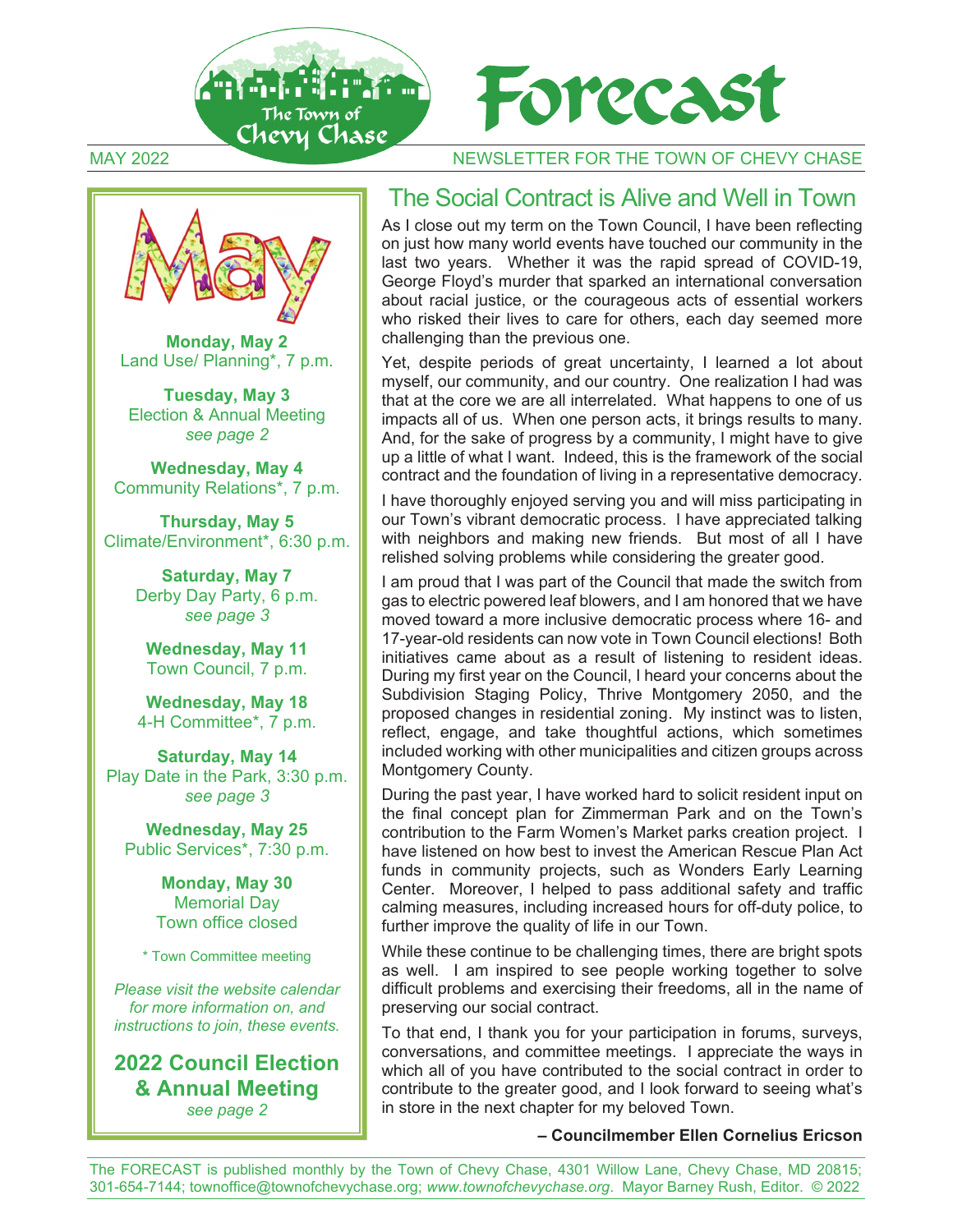# NEWS & NOTES

### 2022 Town Council Election & Annual Meeting

The Town's Election and Annual Meeting will be held on Tuesday, May 3, 2022. In this year's election, Town residents will select three candidates, each to serve for a two-year term. There are three candidates on the ballot: Rich Brancato, Irene N. Lane, and Barney Rush. As of April 21, no qualified Town voter has submitted a certificate to run as a write-in candidate.

Balloting will be undertaken by mail and drop box only. Balloting materials and information on the nominated candidates were mailed to residents in April. In order for a resident's vote to be counted, ballot return envelopes must either be mailed by May 3 and received by May 10 or placed in the drop box outside the Town Hall by 5 p.m. on May 3.

The Annual Meeting will be held on May 3 at 7 p.m. in the Town Hall and via Zoom and will include a public hearing on, and Council adoption of, the FY23 budget and tax rates. The proposed budget is available for review on the Town website, as is information on how to join the Annual Meeting.

### Town Response to 7100 Connecticut Avenue Concept Plan

On April 15, the Town submitted its response to the initial concept plan for redevelopment of 7100 Connecticut Avenue to the property owners. Prior to this date, the Council collected substantial feedback from residents and from the 4-H Special Committee that informed the requests and comments in the Town's response. We will notify residents when we hear back from the property owners and about next steps for engaging with them on the redevelopment plan.

## Farm Women's Market Parks Creation Project

In early April, the Maryland General Assembly passed the capital budget for Fiscal Year 2023. The budget includes a total of \$3.5 million earmarked to support the creation of new parks associated with the redevelopment of the Farm Women's Market. \$3 million is included in this upcoming fiscal year, and another \$500,000 is pre-authorized to be included in the budget for FY24.

In an April 7 letter, which is available for review on the Town website, the Town Council extended its appreciation for State support for this vital project. With this appropriation, we are much closer to completing the financial plan that is needed to ensure adequate funding for this project. The focus now is on the amount that the County expects to contribute, and how the County will memorialize its financial commitment.

#### Consulting Water Management Program

The Town's Consulting Water Management Program offers residents the opportunity to obtain free, professional recommendations on improving water management on their property. Under the program, a resident may request a water drainage review by the Town's consulting engineer. After visiting the property, the engineer will provide a written report to the resident with recommendations on improving water drainage and runoff. More information on the program and a registration form are available on the Town website.

#### Gas-Powered Leaf Blowers Banned January 1-October 14

Use electric leaf blowers or rakes -- they are quieter, cleaner, and more neighborly (and it's now the law in the Town of Chevy Chase.) Gas-powered leaf blowers are prohibited from January 1 to October 14. More information about obtaining rebates for the purchase of battery-powered and electric leaf blowers (either for you or your landscaping company) is available at www.townofchevychase.org. To report gas-powered leaf blower violations, call 301-654-7144.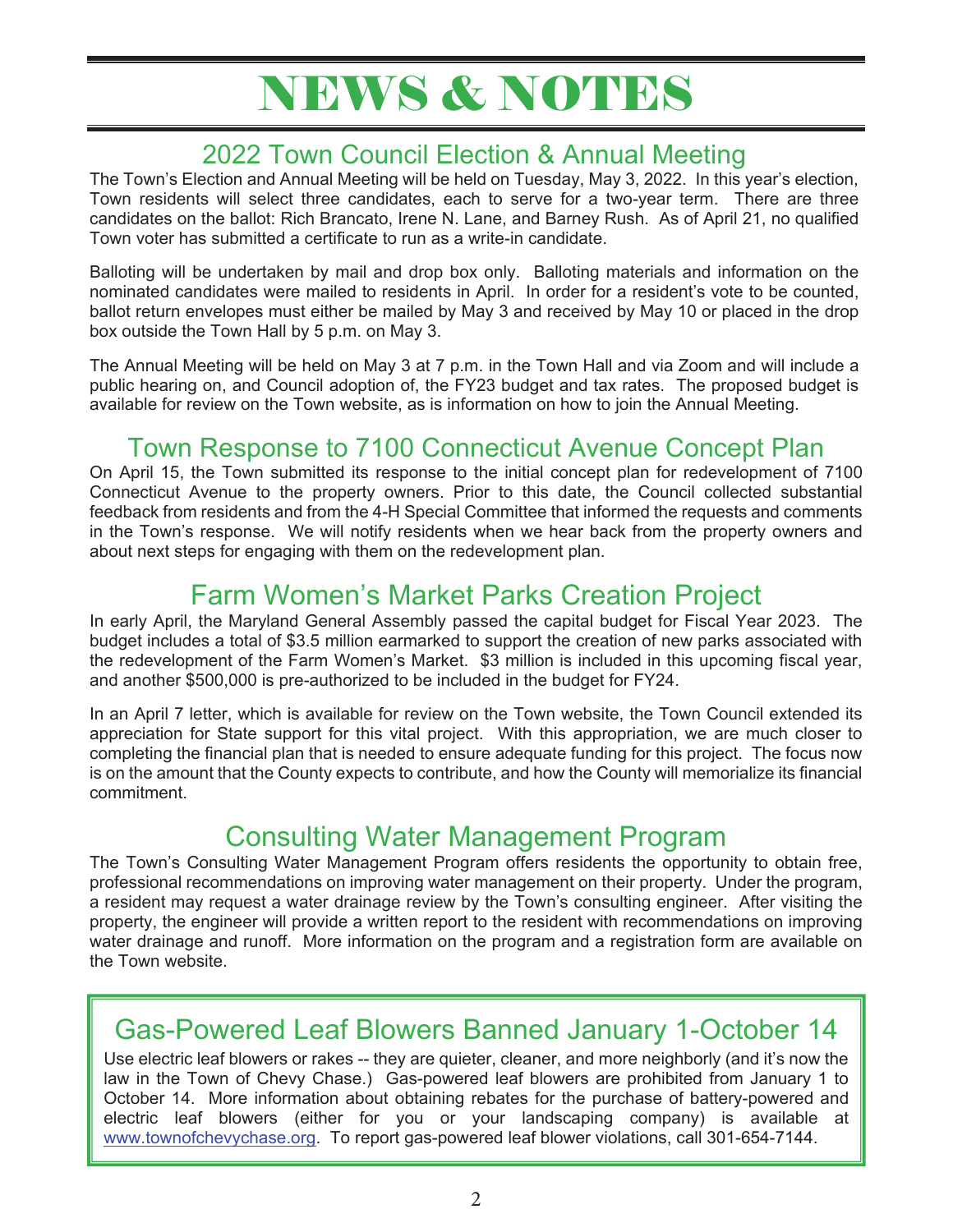# SPECIAL EVENTS

## Derby Day Party, May 7, 6-7:30 p.m., Town Hall

Join your neighbors to watch what has been called the greatest two minutes of sports. Celebrate the 148<sup>th</sup> running of the horses with mint juleps or lemonade and light snacks. Hats are encouraged! Reserve early since attendance is limited. Call the Town Office at 301-654-7144 or email townoffice@townofchevychase.org. This event for those 21 and above is sponsored by the Community Relations Committee.



#### Play Date in the Park, May 14, 3:30 p.m., Lawton Playground

Calling all families with kids ages 0-5! Please join us for a play date at the Lawton Center playground. Snacks will be provided. Sponsored by the Community Relations Committee.

## TOCC Book Club, June 6, 7 p.m., Town Hall

Our Town of Chevy Chase Book Club will meet to discuss *These Precious Days*, a collection of essays by Ann Patchet. She is not only a renowned novelist, but her essays portray a truly brilliant appreciation of life. Join us for wine, snacks, and discussion! Sponsored by the Community Relations Committee.

## Chevy Chase At Home May Events

CC@H is a member organization providing social and educational programs to neighbors of all ages and support services to seniors. Below are some upcoming events open to the community. For more information about CC@H and to register for events, visit www.chevychaseathome.org.

- *Navigating Life's Journey: Hospice, Death With Dignity, and Grief Support (May 6, 1-2:30 p.m.)*
- *CC@H Guest Speaker: Fiona Hill on "Finding Opportunity in the 21st Century" (May 31, 11 a.m.-12 p.m.)*

# REMINDERS

#### Battery-Powered Blower Rebate Program

The Town's rebate program for the purchase of battery-powered blowers will end on June 30. The program is intended to reduce the noise from landscaping activities. Residents may request a rebate for half the cost of the purchase of a battery-powered blower and related equipment, up to a maximum rebate of \$200 per household. More information and an application are available on the Town website.

#### Host a Block Party

The Town has resumed support for community block parties that comply with all applicable public health regulations. If residents wish to organize a party with their neighbors, the Town offers a subsidy to cover non-alcohol expenses. More information and an application are available on the Town website.

#### Overgrown Vegetation

As a reminder, residents are asked to keep all streets and sidewalks clear of overgrown vegetation. Please prune vegetation to ensure unobstructed sight lines for pedestrians and motorists. The Town's vegetation maintenance standards are available for review on the Town website.

#### Please Clean Up After Your Pet and Obey County Leash Laws

The Town office receives ongoing complaints about the improper disposal of dog waste and unleashed dogs. The Town has installed numerous dog waste stations in Town, and a map can be found on the Town website. Also, please remember that your dog should always be on a leash being held by a person when not in a fenced portion of your yard.